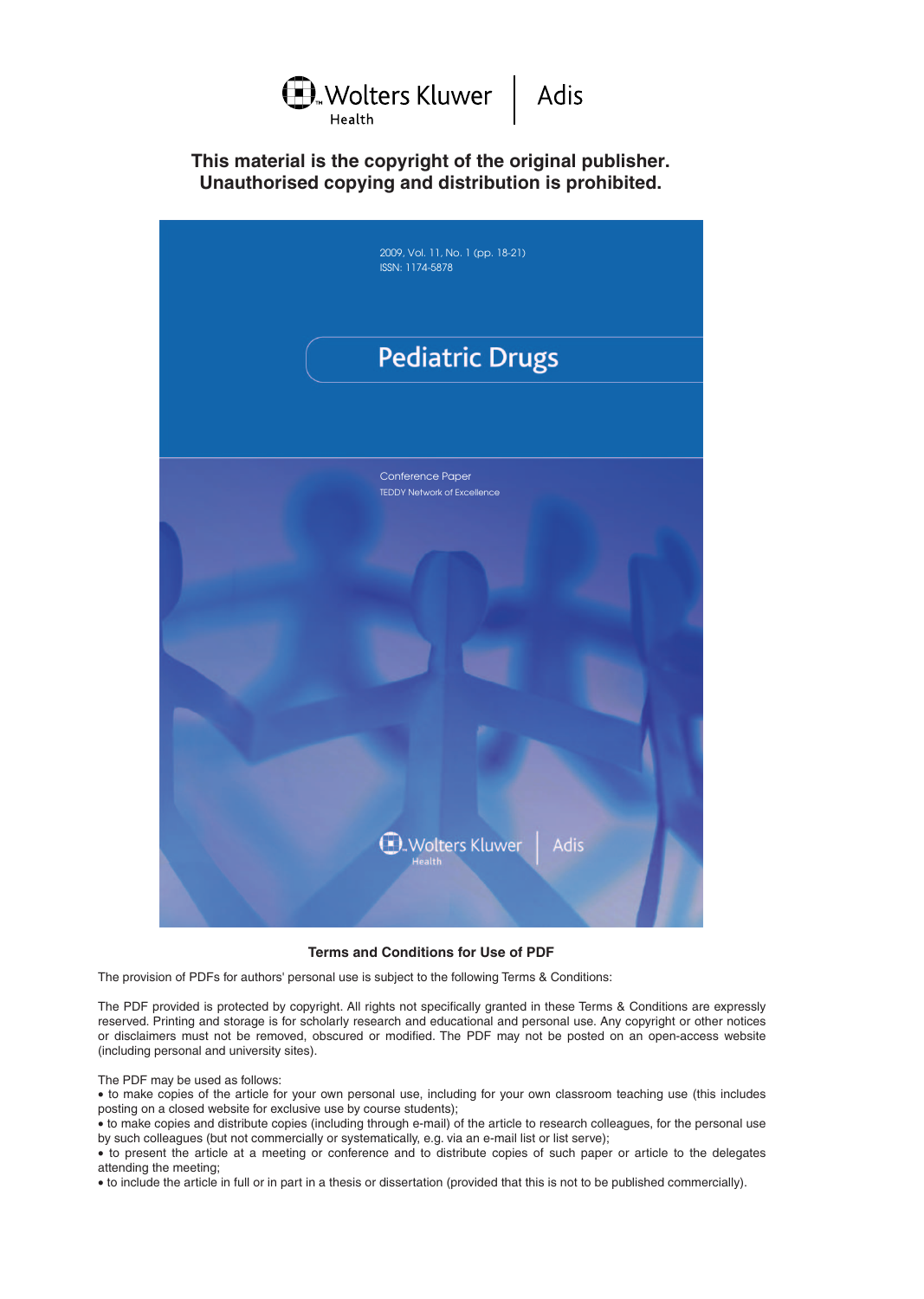2009 Adis Data Information BV. All rights reserved.

# **The Task-force in Europe for Drug Development for the Young (TEDDY) Network of Excellence**

*Adriana Ceci*, <sup>1</sup>*Carlo Giaquinto*, <sup>2</sup>*Jean-Pierre Aboulker*, <sup>3</sup>*Paola Baiardi*, <sup>1</sup>*Fedele Bonifazi*, <sup>4</sup>*Oscar Della Pasqua*, 5 *Alfredo Nicolosi*, <sup>6</sup>*Domenica Taruscio*, <sup>7</sup>*Miriam Sturkenboom*<sup>8</sup> and *Ian Wong*<sup>9</sup>

- 1 Consorzio per Valutazioni Biologiche e Farmacologiche, Pavia, Italy
- 2 Azienda Ospedaliera di Padova, Padova, Italy
- 3 Institut National de la Sante et Recherche Medicale (INSERM), Villejuif, France
- 4 IRIDIA Health Care Engineering, Bari, Italy
- 5 Leiden/Amsterdam Center for Drug Research, Leiden, the Netherlands
- 6 Consiglio Nazionale delle Ricerche, Istituto di Tecnologie Biomediche, Milano, Italy
- 7 Istituto Superiore di Sanita, Roma, Italy `
- Roma, Italy<br>
Il Center, Rotterdam, the Netherlands<br>
rsity of London, London, England 8 Erasmus University Medical Center, Rotterdam, the Netherlands
- 9 School of Pharmacy, University of London, London, England

The Task-force in Europe for Drug Development for the Young (TEDDY) was established in 2005 to contribute to the promotion of safe and efficacious medicines for children in the context of the impending objectives and 12 Work-Packages encompassing the main aspects of the development and use<br> **TEDDY** represents a new entity in the pediatric pharmaceutical field, differing from a Sc<br>
network for developing research or trial Including those in areas in which such undertakings would not be feasible without supportive act<br>accomplish its aim, TEDDY has focused on three different actions: (i) increasing awareness about the Pa<br>Regulation revolution and recommendations. Linking together different stakeholders, including industry and patient associations, as well as academia and research centers, the Network has contributed to increasing awareness and participation in Abstract The Task-force in Europe for Drug Development for the Young (TEDDY) was established in 2005 to European Paediatric Regulation that finally came into force in January 2007. The project includes seven objectives and 12 Work-Packages encompassing the main aspects of the development and use of pediatric drugs. TEDDY represents a new entity in the pediatric pharmaceutical field, differing from a Scientific Society, a network for developing research or trials, or a consultative regulatory body. The ambition of TEDDY is to support the existing pediatric networks, societies, and regulatory bodies in performing innovative initiatives, including those in areas in which such undertakings would not be feasible without supportive action. To accomplish its aim, TEDDY has focused on three different actions: (i) increasing awareness about the Paediatric Regulation revolution; (ii) reaching consensus on terms and instruments to be used for common research; and (iii) favoring close relationships among different stakeholders and partners from different EU Member States. After 3 years of activities, many results have been produced by the Network: surveys, databases, expert opinions, well as academia and research centers, the Network has contributed to increasing awareness and participation in the Paediatric Regulation. In addition, many papers detailing original results have either been published or submitted for publication in peer-reviewed journals.

> **is the flux reach consensus on best practices.** The lack of a common view on pediatric research requirements among to reach consensus on best practices. The lack of a common view on pediatric research requirements among TEDDY is an original Network whose identity and role as a catalyzer of initiatives related to the use and development of pediatric drugs needs to be better clarified in the near future. Of particular importance is the need stakeholders across Member States remains the main challenge to be overcome.

The Task-force in Europe for Drug Development for the Young To understand the objectives and actions of TEDDY, it is (TEDDY) is a Network of Excellence (NoE) funded under the necessary to consider some of the characteristics of this research Sixth European Commission (EC) Framework Programme for instrument. A NoE differs from other research instruments be-Research and Technological Development (FP6).<sup>[1]</sup> The project cause it is not intended for a specific research theme, but for a started in June 2005 and will run until 2010. It involves 19 partners whole research sector with the aim of sharing resources, permafrom ten EU countries and also includes Israel. The nently eliminating duplication of efforts, and promoting effective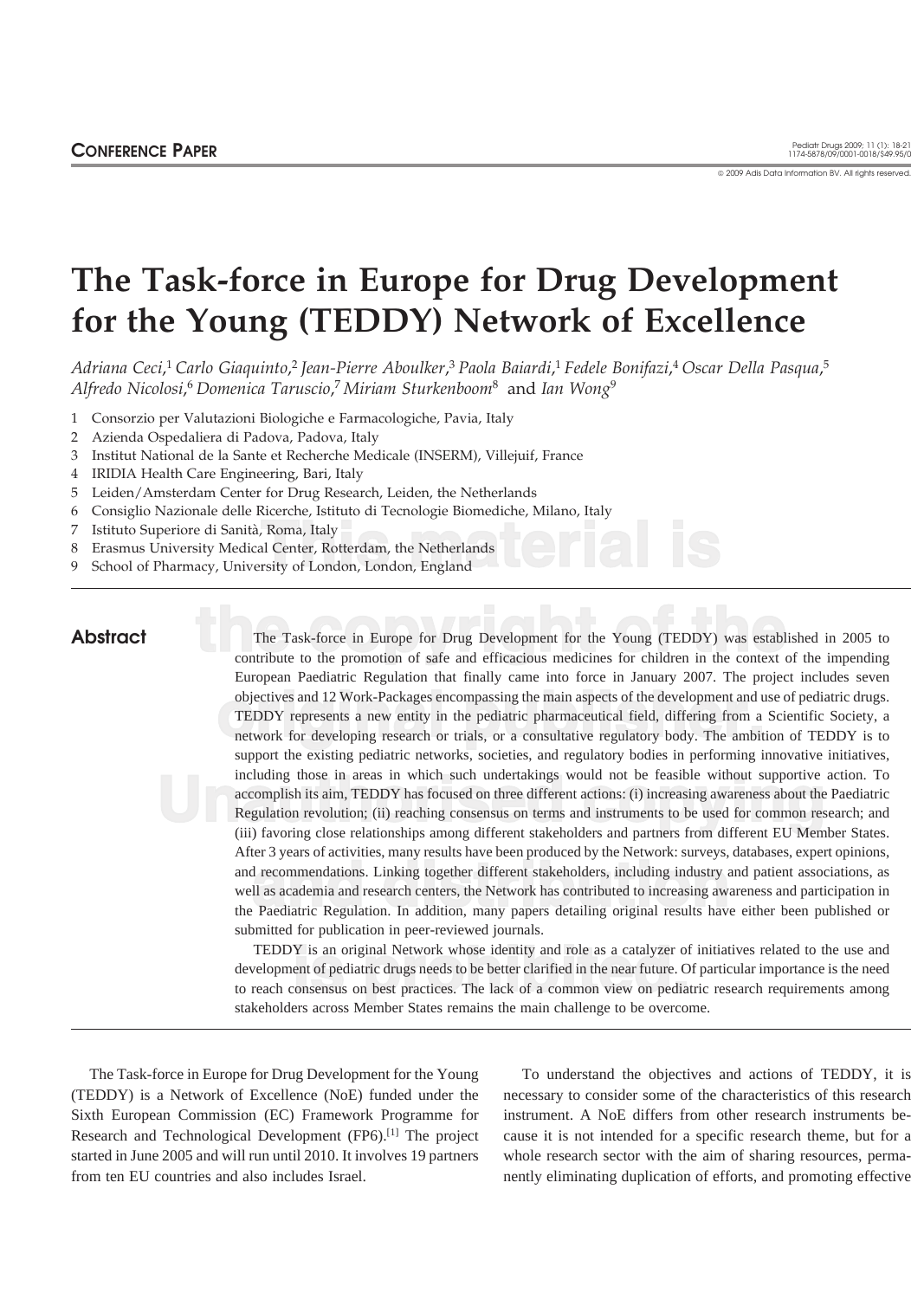use of resources. In particular, TEDDY must comply with the EMEA/Council for International Organizations of Medical Sci-Second Call of the FP6: Life Sciences, Genomics, and Biotechnol- ences [CIOMS]/the European Federation of Pharmaceutical Inogy for Health (LSH)-2003-1.2.1-1: Medicines for Children – dustries and Associations [EFPIA] guidelines) were not focused Network of Excellence<sup>[2]</sup> requiring the structuring of efforts devot- on pediatrics. Currently, a published inventory of pediatric ed to the development of medicines for children, by: pharmacogenomics/pharmacogenetics competencies exists and all

- 
- giving particular emphasis to the design of medicines for newborns and babies;
- developing close collaboration among academia, pharmaceuti-Sex Issues cal industry, ethical bodies, and regulatory authorities.

other pediatric medicines-related topics (drug availability, pre-<br>
scription of medicines to the pediatric population [aged 0–18 ing to sex, especially from adolescence on, and that the number of<br>
years], adverse drug reac To fulfill the aforementioned obligations, TEDDY set up a very A bibliographic search on sex-related differences in the incicomplex and difficult-to-coordinate structure incorporating seven dence and/or prevalence of specific diseases in childhood was objectives and 12 Work-Packages. Life science-related topics such completed.<sup>[8]</sup> The influence of sex on drug utilization and ADR as pharmacogenomics, development and sex characteristics, and rates and type was evaluated in selected drug classes. Results other pediatric medicines-related topics (drug availability, prescription of medicines to the pediatric population [aged  $0-18$ years], adverse drug reactions [ADRs], therapeutic needs, and ticipants were asked to collaborate to enable a durable integration number of reported ADRs was higher in girls than in boys. of their research capacities and knowledge. Researchers interested in pediatric sex issues were identified and

in pediatric pharmacology with particular reference to the Paedia- Framework Programme (FP7). tric Regulation approval and implementation processes.  $[3\cdot 5]$  Before TEDDY, there were no initiatives in this field, despite

## Activities and Main Results of the Task-force in pediatric research. Europe for Drug Development for the Young (TEDDY)

TEDDY activities have concentrated on life science and pediatric medicines-related topics, with the purpose of: The contents and main features of 18 prescription databases

- 
- 

in the EU has been performed. This unravelled the urgent need for  $\frac{[23]}{]}$ confirmatory research to enable translation of potential A two-stage, web-based Delphi survey was conducted among pharmacogenetic findings into label recommendations.[6] Avail- experts in Europe to develop common definitions for unlicensed able expertise and commonly used methodology have been identi- and off-label drug use in children. Results were discussed with the fied through a dedicated survey.[6] A methodologic initiative EMEA before a final proposal was adopted. The definitions will aimed at including pediatric pharmacogenomics and pharmaco- be circulated within the scientific community and their adoption genetics into the pediatric development process is ongoing. by relevant regulatory authorities will be recommended.<sup>[24]</sup>

Initiatives in this field (*ad hoc* Committee for Medicinal Prod- Currently, pediatric prescription databases are few in Europe. ucts for Human Use [CHMP]/The European Medicines Agency In addition, no common standard methodology for the collection [EMEA] Pharmacogenomics Working Party (PgWP) or the of data is currently adopted.

• covering all aspects involved; interested parties (researchers, industry, regulatory bodies) can<br>• giving particular emphasis to the design of medicines for access it.<sup>[7]</sup>

to conaborate to enable a durable integration<br>
vacities and knowledge.<br>
sses the role of and need for a European NoE<br>
researchers interested in pediatric sex issues we<br>
sses the role of and need for a European NoE<br>
Exame w mainly related to younger children. As of the age of 14 years, the This article discusses the role of and need for a European NoE asked to cooperate in future initiatives funded by the Seventh EC

**original publisher.** The text of the text is the emphasis of the EC on the need to consider sex aspects in<br> **in Results of the Task-force in**<br> **original performent for the Young (TEDDY)** 

### Drug Prescription and Databases

TEDDY activities have concentrated on life science and pediat-<br>
• stimulating the interaction of pediatric research groups on a from ten EU countries have been characterized, enabling subse-<br>
• stimulating the interaction ves proposed by the European institu-<br>
w Paediatric Regulation.<br>
are summarized below.<br>
databases are being added to this research<br>
are summarized below. Pharmacogenomics/Pharmacogenetics<br>
A review of the focus of published academic pediatric research ADR reports have been considered and submitted for publica-<br>
A review of the focus of published academic pediatric research multinational level; example assessment of consistency and reliability for the purposes of participating in the initiatives proposed by the European institu-<br>tions to implement the new Paediatric Regulation.<br>produce reports and a publication.<sup>[9-22]</sup> Four additional European tions to implement the new Paediatric Regulation. The produce reports and a publication.<sup>[9-22]</sup> Four additional European The main results achieved are summarized below. databases are being added to this research. Currently, prescription data on 5 million pediatric patients are available for use in com-Pharmacogenomics/Pharmacogenetics mon pharmacoepidemiologic studies. Differences by Anatomical Therapeutic Chemical classification, age, and countries in 244 267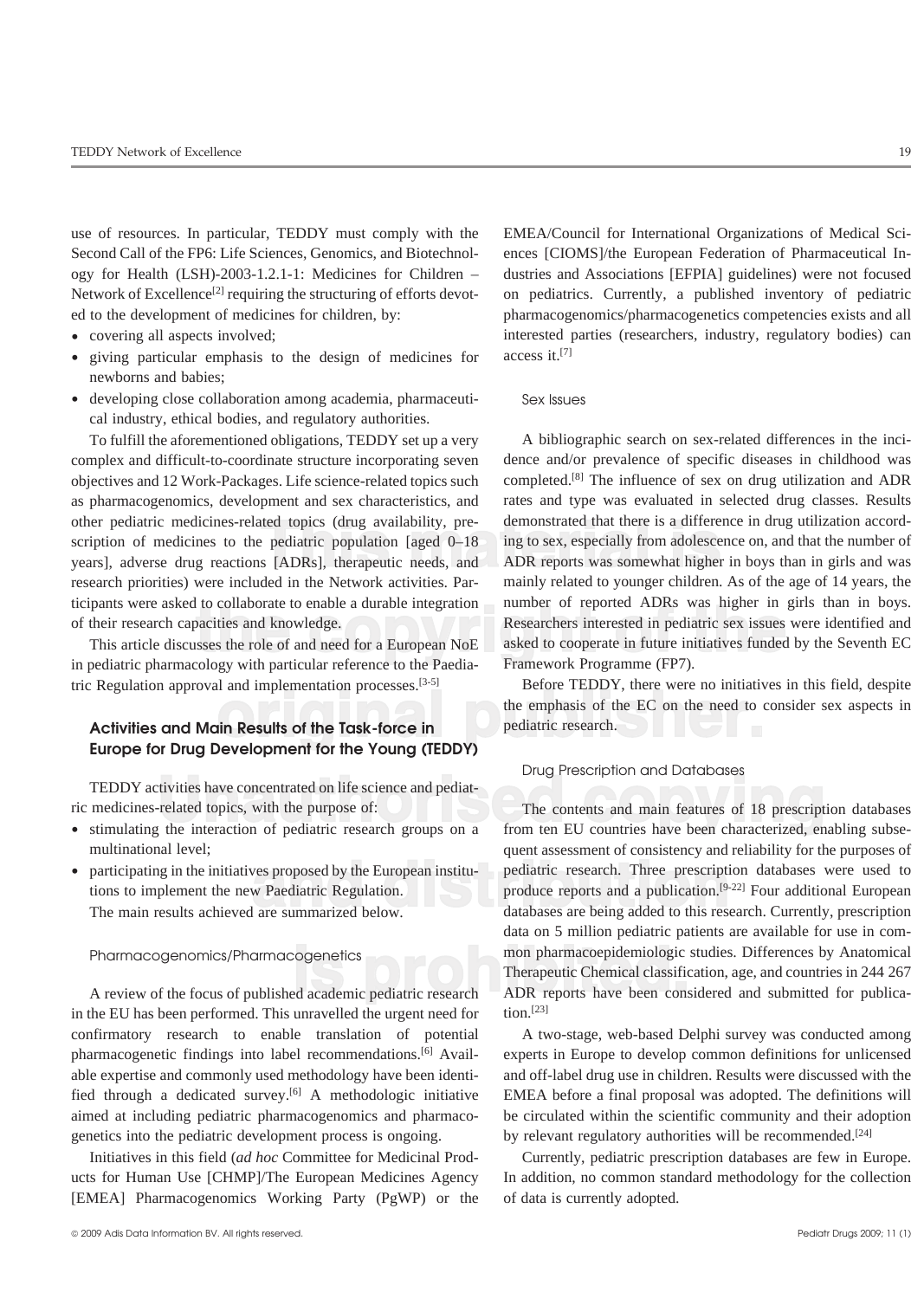### Pediatric Medicines Availability and Need The Future of the TEDDY Network

The European Pediatric Medicines Database (EPMD), includential and decentralized),<br>
In a data on almost 600 medicines (centralized and decentralized),<br>
has been created.<sup>[25]</sup> Comparisons of drug availability, minimum<br>
app in this database have been assessed, including a comparison be-<br>tween centralized/decentralized drugs, and the rate and type of<br>the intrinsic nature of a NoE, TEDDY has been<br>the contract of a NoE, TEDDY has been<br>the contra trials for regulatory submission and nonregulatory purposes. An requested to demonstrate its sustainability once the financial sup-<br>port expires. To do this, we are focusing on actions aimed at the port expires. To do this is in preparation, as well as a position paper on the post expire methodologic requirements for conducting clinical trials in chil-

An article with a specific focus on pediatric oncology has been  $\frac{um \text{ Enter}}{m}$  multiplied and  $\frac{27!}{100}$  and others are in proporation. The availability of and  $\frac{1}{2}$  this field. published, $[27]$  and others are in preparation. The availability of and need for pediatric orphan drugs has been investigated. 2. Creating consensus on terms and instruments to be used for

addition to the information available from the European Clinical ment and use.<br>
Trials<sup>[28]</sup> and EUDRAPharm Databases,<sup>[29]</sup> TEDDY could offer a 3. Favoring friendly relationships among partners as well as with compilation similar activities were present within the European context. In position papers on known bottlenecks in pediatric drug developaddition to the information available from the European Clinical Trials<sup>[28]</sup> and EUDRAPharm Databases,<sup>[29]</sup> TEDDY could offer a compilation of relevant data for the EMEA and other stakeholders,

Directive), [establishing provisions regarding the conduct of clin-<br>
ical trials on human subjects involving medicinal products, in<br>
particular relating to the implementation of good clinical practice], Full implementation A survey investigating the ethical and legal context before and after the implementation of Directive 2001/20/EC (Clinical Trials ical trials on human subjects involving medicinal products, in particular relating to the implementation of good clinical practice], Full implementation of policies and strategies for medicines for scientific debate on pediatric research and clinical trials involving research and innovative medicinal products.

Network has demonstrated capacity in communicating with stake- catalyzer of research activities between relevant networks. Of holders, including Ethics Committees, and to scope out proposals particular importance is the need to reach consensus on best with wider, international involvement. TEDDY endeavours to practices. The lack of a common view on pediatric research contribute to the current debate on ethical issues in pediatric requirements among stakeholders across Member States remains clinical research with upcoming institutional initiatives. the main challenge to be overcome.

Proposals on priorities for pediatric research have been made<br>
in concerted efforts to achieve wider EU-<br>
supported objectives, and promoting specific networking and pe-<br>
ommendations of the 14 TEDDY Therapeutic Experts Gr 1. Promoting collaboration within pediatric societies and<br>Proposels on priorities for pediatric recepts have been mede. academia to engage in concerted efforts to achieve wider EUbased on the availability of pediatric data and according to the supported objectives, and promoting specific networking and pe-<br>recommendations of the 14 TEDDV There per connections of the 14 TEDDV There exercises are dia recommendations of the 14 TEDDY Therapeutic Experts Groups. diatric research. This is particularly relevant for Small and Medi-<br>An article with a specific focus on pediatric oncology has been um Enterprises (SMEs), which l

blished,<sup>[27]</sup> and others are in preparation. The availability of and<br>
this field.<br>
2. Creating consensus on terms and instruments to be used for<br>
Before the introduction of the EU Paediatric Regulation, no<br>
pediatric rese

and new initiatives are including new Member State<br>
research groups, collaboration with European and Nati<br>
latory Agencies and Health Institutions is scarce. ners, firms, and professional and patient associations is increasing and new initiatives are including new Member States and new Ethics research groups, collaboration with European and National Regulatory Agencies and Health Institutions is scarce.

consensus on initiatives aimed element to ensure effective<br>oved EC recommendations<sup>[31]</sup> This very need constitutes a go<br>in preparation to be submitted to continue beyond its funder and encompassing 27 European countries was performed.<sup>[30]</sup> A children is a long-term effort that justifies the need for a cohesive questionnaire was used to measure consensus on initiatives aimed element to ensure effective cooperation between stakeholders. at implementing the recently approved EC recommendations<sup>[31]</sup> This very need constitutes a good reason for the TEDDY Network and a 'consensus position paper' is in preparation to be submitted to continue beyond its funded period. The first 3 years of the to the EU regulatory body. Public discussions have been promoted Network activities have been favourable in terms of durable colto integrate the new pediatric rule in the current ethical and laborations, and unraveling opportunities for original scientific

children and to increase awareness on this sensitive topic. More focus and efforts are required to achieve sustainability. In The TEDDY survey anticipated other similar initiatives. The particular, the Network should better clarify its identity as a